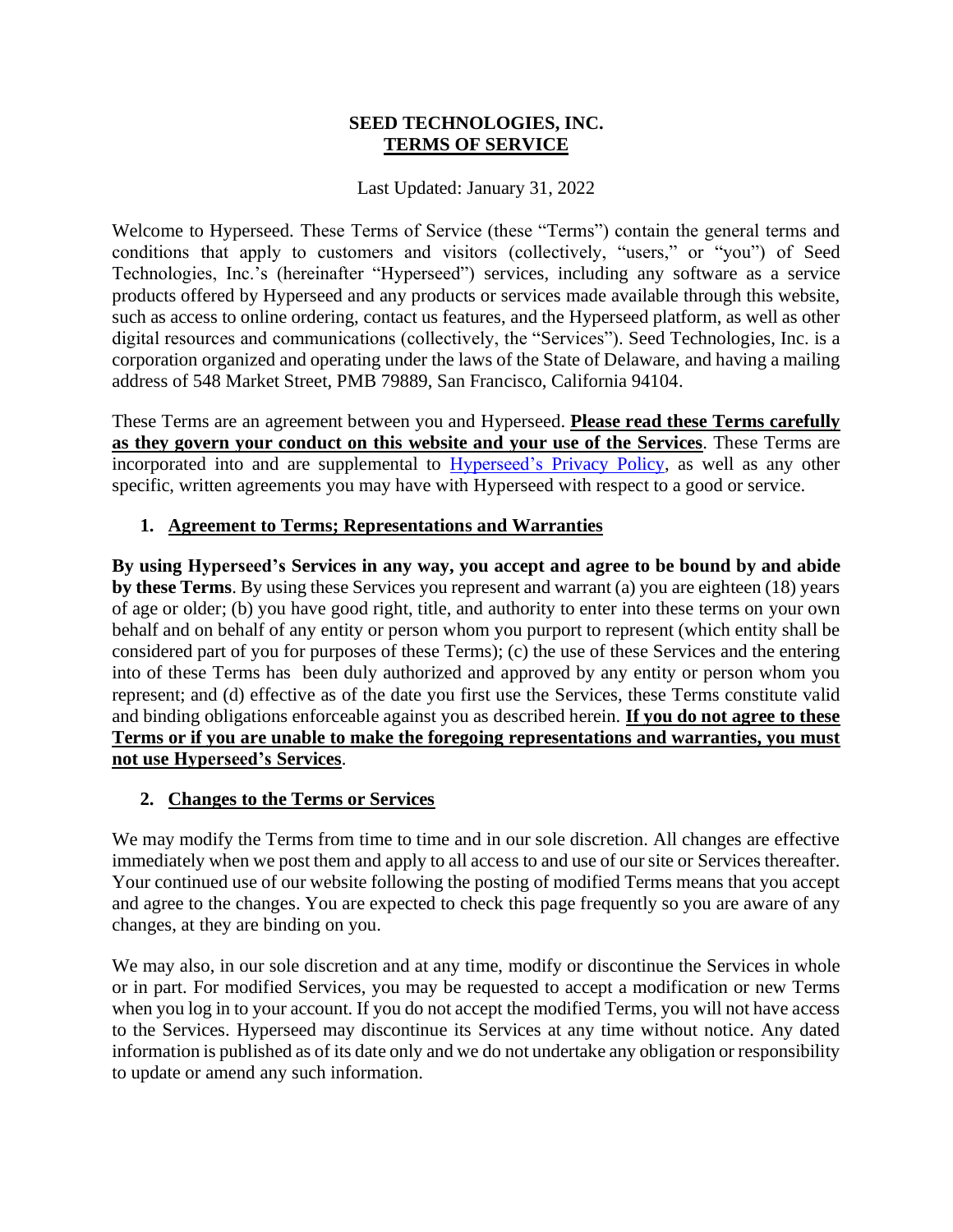# **3. Grant of License**

The Services, including all displays, images, video, and audio, as well as the design, selection, and arrangement thereof, are owned and provided by Hyperseed.

Hyperseed hereby grants you a non-exclusive, non-transferable, non-sublicensable, worldwide license to use our Services subject to the restrictions in these Terms. Hyperseed expressly reserves any rights not expressly granted herein. You are solely responsible for any hardware, software, and telecommunications necessary to access the Services and Hyperseed makes no warranty or guaranty that the Services will always be available or will not change.

# **4. Restrictions**

Except as expressly authorized under these Terms, you may not:

- copy, modify, or create derivative works of the Services, in whole or in part;
- rent, lease, lend, sell, license, sublicense, assign, distribute, publish, transfer, or otherwise make available the Services;
- reverse engineer, disassemble, decompile, decode, adapt, or otherwise attempt to derive or gain access to any software component of the Services, in whole or in part;
- remove any proprietary notices from the Services;
- use the Services in any manner or for any purpose that infringes, misappropriates, or otherwise violates any intellectual property right or other right of any person, or that violates any applicable law;
- combine or integrate the Services with any software, technology, Services, or materials not authorized by Hyperseed;
- design or permit any applications to disable, override, or otherwise interfere with any Hyperseed communications to end users, consent screens, user settings, alerts, warning, or the like;
- use the Services to replicate or attempt to replace the user experience of the Services in another application;
- attempt to cloak or conceal your identity when requesting authorization to use the Services;
- use the Services in connection with or to promote any products, services, or materials that constitute, promote, or are used primarily for the purpose of dealing in spyware, adware, or other malicious programs or code, counterfeit goods, items subject to U.S. embargo, unsolicited mass distribution of email ("spam"), multi-level marketing proposals, hate materials, hacking, surveillance, interception, or descrambling equipment, libelous, defamatory, obscene, pornographic, abusive, or otherwise offensive content, stolen products, and items used for theft, hazardous materials, or any illegal activities; or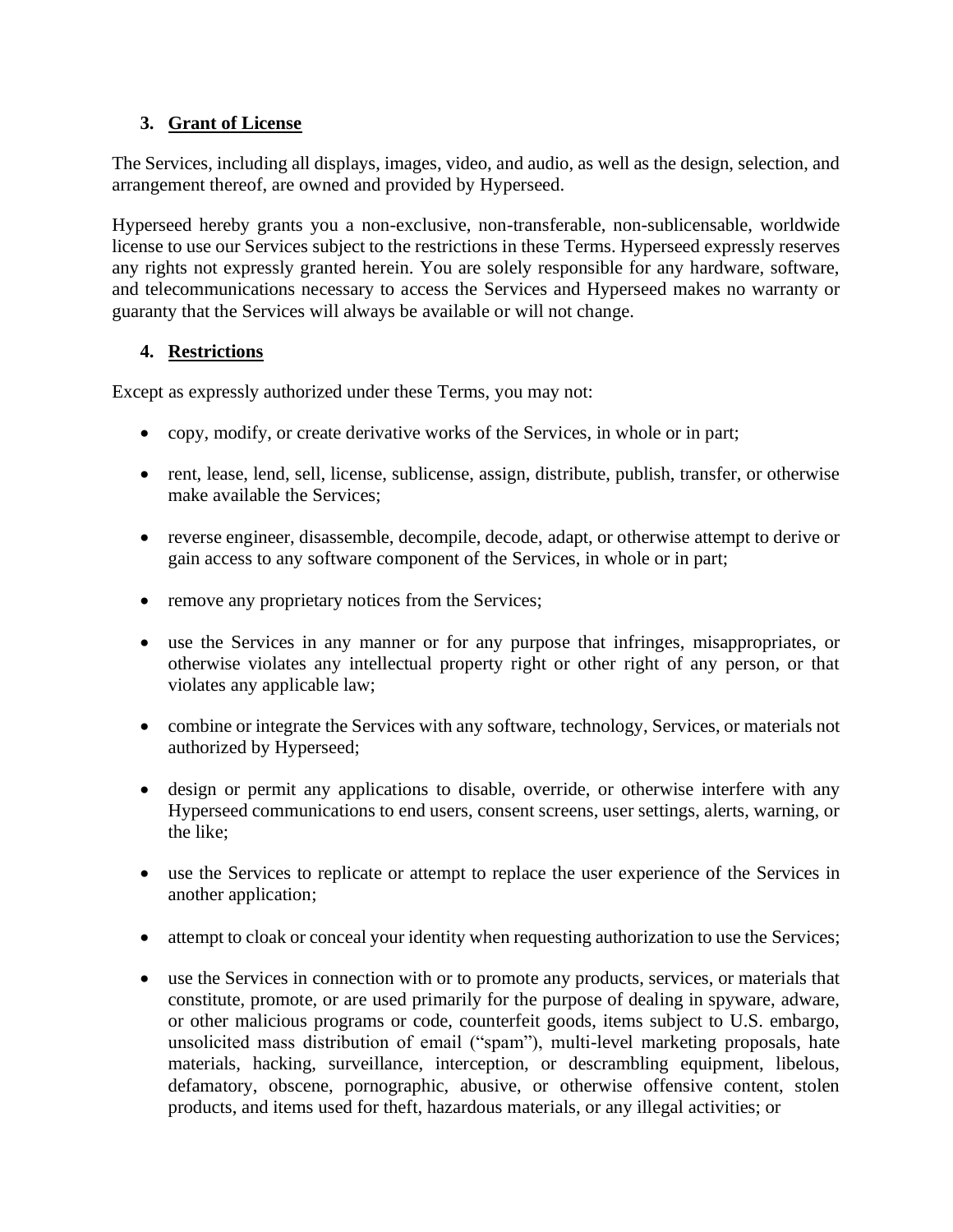• use the Services in any manner that Hyperseed determines in its reasonable discretion is abusive or harmful.

You also agree that you shall only use the Services in a manner that complies with all applicable laws in the jurisdictions in which you use the Services, and that you shall not violate or infringe the rights of any third party. Any such forbidden use shall immediately and automatically terminate your license to use the Services without notice.

# **5. Plans, Billing, and Cancellation**

By purchasing any Service, you acknowledge that your Service has an initial and recurring payment feature and you accept responsibility for all recurring charges prior to cancellation. Your subscription will be automatically extended for successive periods, at the subscription rate applicable upon your initial sign-up. Service periods are based on the subscription you purchase. The Services are available when you purchase, and the monthly renewal date, unless otherwise agreed, is 30 days from the initial sign-up date.

To cancel your Services, you can (2) email support at support[at]hyperseed.com. Cancellation must be at least 24 hours prior to your next scheduled renewal date to avoid charge.

Hyperseed may submit monthly charges without further authorization from you until you provide at least 24-hours' prior notice that you have terminated this authorization or wish to change your payment method.

Unless otherwise agreed, if you cancel your Services you will not be eligible for a prorated refund of any portion of the fee paid for the then-current period. We reserve the right to revoke your Services at any time. Membership is void where prohibited by law.

Terms of payment are within our sole discretion and payment must be received by us before our acceptance of an order. If paying by credit card, you represent and warrant that (i) the credit card information you supply to us is true, correct and complete, (ii) you are duly authorized to use such credit card for the purchase, (iii) charges incurred by you will be honored by your credit card company, and (iv) you will pay charges incurred by you at the posted prices, including shipping and handling charges and all applicable taxes, if any, regardless of the amount quoted on out website at the time of your order. You further agree to keep us up to date with accurate contact and payment information. You are responsible for any fees or charges your issuing bank or credit card provider may charge you. If your payment to us is returned for any reason, we may bill your account again directly and seek payment by any other method.

We may offer promotions on the Services that may affect pricing and that are governed by terms and conditions separate from these Terms. If there is a conflict between the terms for a promotion and these Terms, the promotion terms will govern.

#### **6. Term and Termination**

These Terms shall apply so long as you are using the Services. Hyperseed may terminate your access to the Services at any time for any or no reason. Upon termination of your access to the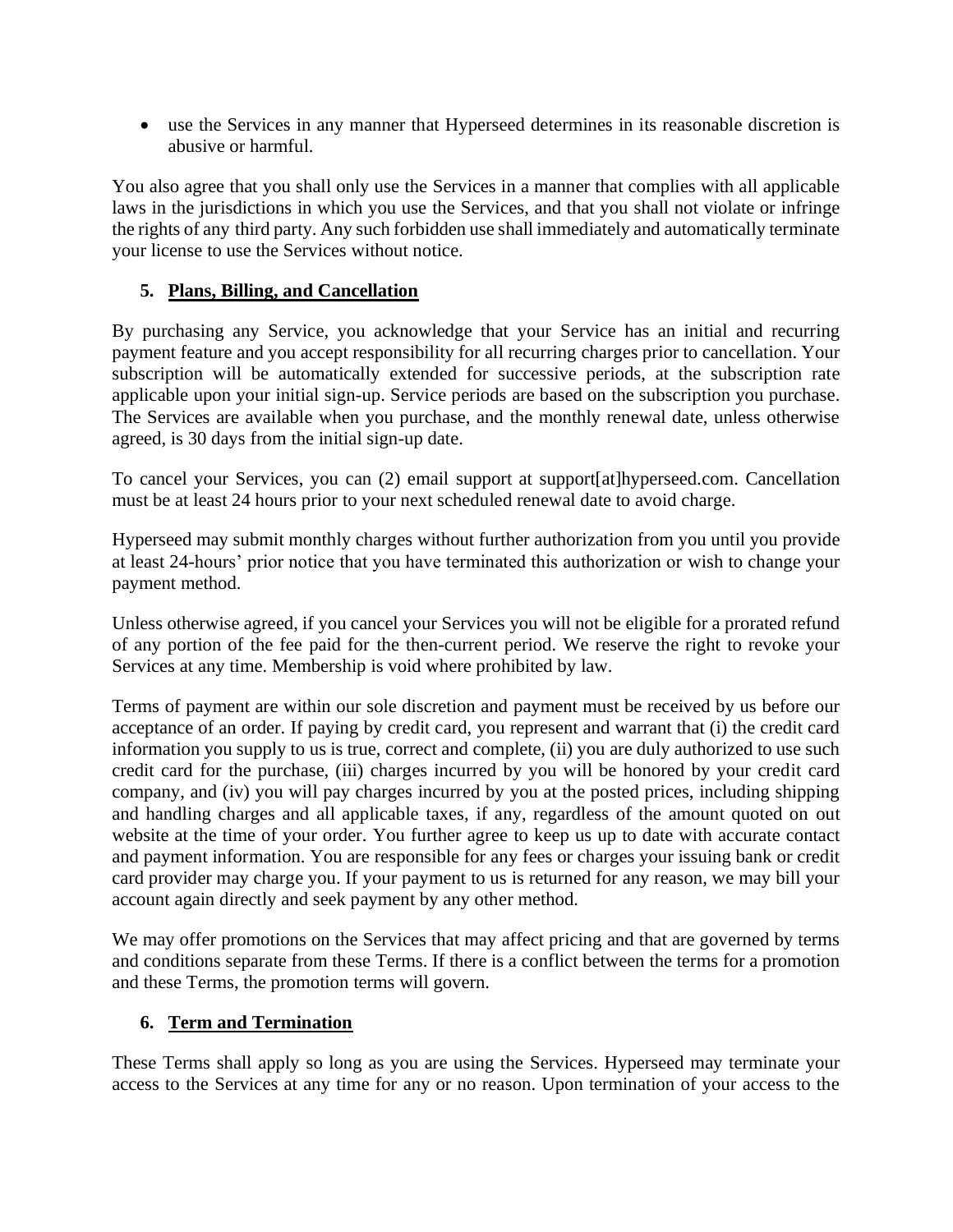Services, you shall immediately discontinue use of the Services. These Terms shall survive termination of the Services to the extent applicable.

# **7. Username and Password**

You may be required to provide certain registration details or other information and become a "Registered User" before accessing certain features of the Services. It is a condition of your use of these Services as a Registered User to ensure all the information you provide is correct, current, and complete. The information you provide will be treated and used in accordance with our Privacy Policy. If you choose or are provided with a username, password, or any other piece of information as part of our security procedures, you must treat such information as confidential and you must not disclose it to any other person or entity. You acknowledge that your account is personal to you and agree not to provide any other person with access to the Services or portions of it using your username, password, or other security information. You must notify us immediately of any unauthorized access to or use of your username or password or any other breach of security. You must exit from your account at the end of each session and use caution when accessing your account from a public or shared computer so that others are not able to view or record your password or other personal information.

We have the right to disable any user name, password, or other identifier, whether chosen or provided, at any time in our sole discretion for any or no reason, including, without limitation, if, in our opinion, you have violated any provision of these Terms.

### **8. Proprietary Rights**

The Services, including, without limitation, any of Hyperseed's Internet operations, designs, text, graphics, data, photos, images, illustrations, User Submissions, content, hardware designs, algorithms, software (in source and object forms), user interface designs, other templates and designs, including, without limitation, templates and designs of goods offered or sold, algorithms, architecture, libraries, and documentation (both printed and electronic), know-how, good will, moral rights, trade secrets and any related intellectual property rights throughout the world, and any derivative works, improvements, modifications, enhancements or extensions thereof shall remain the sole and exclusive property of Hyperseed, and you shall have no interest in them whatsoever.

All right, title, and interest in and to the Services, except for information and content generated by you and third parties, are and will remain our exclusive property. Our intellectual property rights in the Services are protected by copyright and trademark laws of the United States and international treaties, as well as other domestic and international laws. Nothing in these Terms gives you a right to use our trademarks, logos, domain names, and other distinctive brands. You shall make no use of Hyperseed's intellectual property unless expressly agreed to in writing by Hyperseed. There is also nothing in these Terms that gives you the right to copy the Services, to copy any feature or portion of the Services, or create a derivative of the Services, all of which is expressly prohibited. Any feedback, comments, or suggestions you may provide regarding the Services are entirely voluntary and we will be free to use your feedback, comments, or suggestions as we see fit and without any obligation or approval to you whatsoever.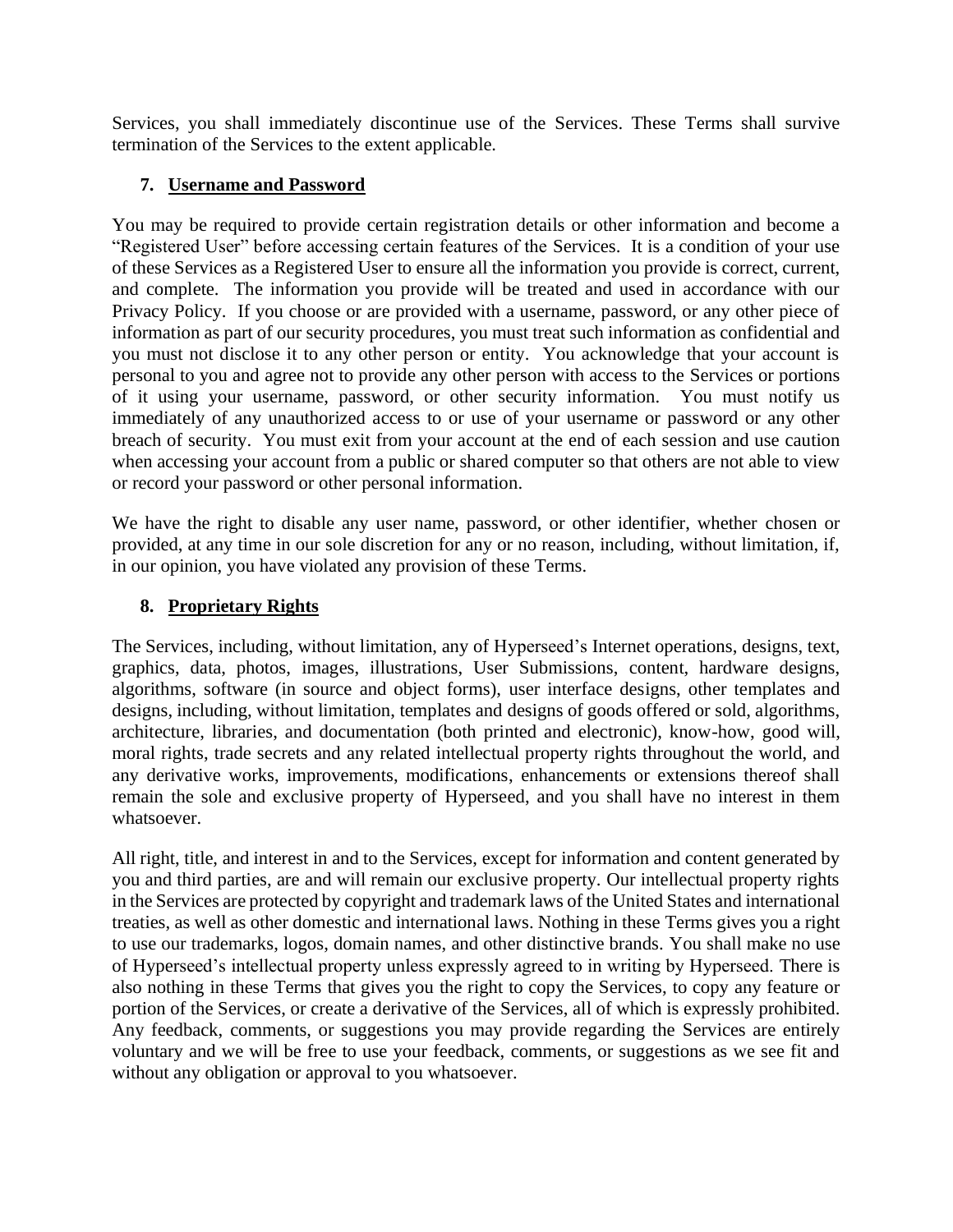### **9. User Submissions**

You are solely responsible for the contents of your transmissions through the Services. You represent that all content you transmit through the Services is accurate, complete, up-to-date, and in compliance will all applicable local, state, national and international laws, rules, and regulations and the Restrictions set forth above.

You agree to monitor the use of the Services by any other person, whether an employee, agent, or otherwise, who is acting on your behalf, at your direction, or using your online account, for any activity that violates applicable laws, rules, and regulations or any of these Terms, including any fraudulent, inappropriate, or potentially harmful behavior, and promptly restrict any offending users of the Services from further use of the Services.

By submitting content through the Services, you hereby do and shall grant Hyperseed a worldwide, non-exclusive, perpetual, royalty-free, fully paid, sublicensable, and transferable license to access, use, edit, modify, truncate, aggregate, reproduce, distribute, prepare derivative works of, display, perform, and otherwise fully exploit the content in connection with this site, the Services, and our business, including without limitation for promoting and redistributing part of all of this site or Services in any media formats and through any media channels, including after your termination of your account or the Services. For clarity, the foregoing license grant to us and our users do not affect your other ownership or license rights in your content, including the right to grant additional licenses to your content, unless otherwise agreed to in writing. You represent and warrant that you have all rights to grant such licenses to us without infringement or violation of any third party intellectual property rights or other rights.

# **10. Indemnification**

You agree to immediately notify Hyperseed of and defend, indemnify and hold Hyperseed, its parents, subsidiaries, affiliates, officers and employees, harmless from any losses, liabilities, claims, damages, or demands, including reasonable attorneys' fees, made by any third party due to or arising out of your use of the Services, (including the unauthorized use of your account or any other breach of security attributable to your use of the Services), the violation of these Terms by you, or the infringement by you, or another user using your computer, of any intellectual property or other right of any person or entity.

#### **11. Disclaimers and Warranties**

You understand and agree that we cannot and do not guarantee or warrant that files available for downloading from the Internet or the Services will be free of viruses or other destructive code. You are responsible for implementing sufficient procedures and checkpoints to satisfy your particular requirements for anti-virus protection and accuracy of data input and output, and for maintaining a means external to our site for any reconstruction of any lost data. TO THE FULLEST EXTENT PROVIDED BY LAW, WE WILL NOT BE LIABLE FOR ANY LOSS OR DAMAGE CAUSED BY A DISTRIBUTED DENIAL-OF-SERVICE ATTACK, VIRUSES, OR OTHER HARMFUL MATERIAL THAT MAY INFECT YOUR COMPUTER EQUIPMENT, COMPUTER PROGRAMS, DATA, OR OTHER PROPRIETARY MATERIAL DUE TO YOUR USE OF THE SERVICES OR ANY SERVICES OR ITEMS OBTAINED THROUGH THE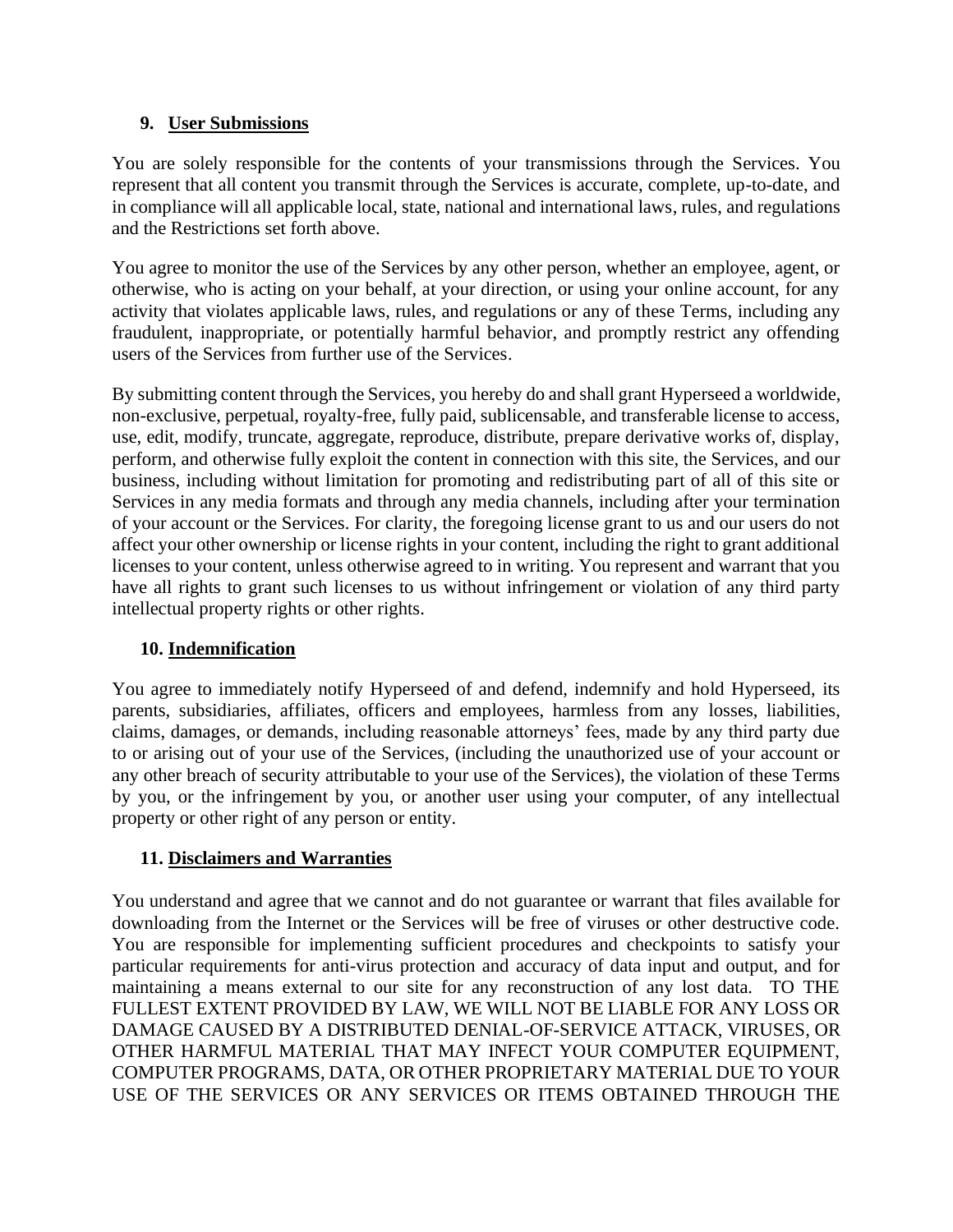SERVICES OR TO YOUR DOWNLOADING OF ANY MATERIAL POSTED ON THE SERVICES OR ANY OTHER SERVICE OR WEBSITE LINKED TO THE SERVICES.

YOUR USE OF THE SERVICES, THEIR CONTENT, AND ANY SERVICES OR ITEMS OBTAINED THROUGH THE SERVICES IS AT YOUR OWN RISK. THE SERVICES, THEIR CONTENT, AND ANY SERVICES OR ITEMS OBTAINED THROUGH THE SERVICES ARE PROVIDED ON AN "AS IS" AND "AS AVAILABLE" BASIS, WITHOUT ANY WARRANTIES OF ANY KIND, EITHER EXPRESS OR IMPLIED. NEITHER HYPERSEED NOR ANY PERSON ASSOCIATED WITH HYPERSEED MAKES ANY WARRANTY OR REPRESENTATION WITH RESPECT TO THE COMPLETENESS, SECURITY, RELIABILITY, QUALITY, ACCURACY, OR AVAILABILITY OF THE SERVICES. WITHOUT LIMITING THE FOREGOING, NEITHER HYPERSEED NOR ANYONE ASSOCIATED WITH HYPERSEED REPRESENTS OR WARRANTS THAT THE SERVICES, THEIR CONTENT, OR ANY SERVICES OR ITEMS OBTAINED THROUGH THE SERVICES WILL BE ACCURATE, RELIABLE, ERROR-FREE, OR UNINTERRUPTED, THAT DEFECTS WILL BE CORRECTED, THAT OUR SITE OR THE SERVER THAT MAKES IT AVAILABLE ARE FREE OF VIRUSES OR OTHER HARMFUL COMPONENTS, OR THAT THE SERVICES OR ANY SERVICES OR ITEMS OBTAINED THROUGH THE SERVICES WILL OTHERWISE MEET YOUR NEEDS OR EXPECTATIONS.

TO THE FULLEST EXTENT PROVIDED BY LAW, HYPERSEED HEREBY DISCLAIMS ALL WARRANTIES OF ANY KIND, WHETHER EXPRESS OR IMPLIED, STATUTORY OR OTHERWISE, INCLUDING, WITHOUT LIMITATION, ANY WARRANTIES OF MERCHANTABILITY, NON-INFRINGEMENT, OR FITNESS FOR PARTICULAR PURPOSE. THE FOREGOING DOES NOT AFFECT ANY WARRANTIES THAT CANNOT BE EXCLUDED OR LIMITED UNDER THE APPLICABLE LAW.

#### **12. Limitation of Liability**

TO THE FULLEST EXTENT PROVIDED BY LAW, IN NO EVENT WILL HYPERSEED, ITS AFFILIATES, OR ITS LICENSORS, SERVICE PROVIDERS, EMPLOYEES, AGENTS, OFFICERS, OR DIRECTORS BE LIABLE FOR DAMAGES OF ANY KIND, UNDER ANY LEGAL THEORY, ARISING OUT OF OR IN CONNECTION WITH YOUR USE, OR INABILITY TO USE, THE ONLINE SERVICES, ANY WEBSITES OR SERVICES LINKED TO IT OR ANY CONTENT OR SERVICES ON THE ONLINE SERVICES OR SUCH OTHER WEBSITES OR SERVICES, INCLUDING ANY DIRECT, INDIRECT, SPECIAL, INCIDENTAL, CONSEQUENTIAL, OR PUNITIVE DAMAGES, INCLUDING, WITHOUT LIMITATION, PERSONAL INJURY, PAIN AND SUFFERING, EMOTIONAL DISTRESS, LOSS OF REVENUE, LOSS OF PROFITS, LOSS OF BUSINESS OR ANTICIPATED SAVINGS, LOSS OF USE, LOSS OF GOODWILL, LOSS OF DATA, AND WHETHER CAUSED BY TORT (INCLUDING NEGLIGENCE), BREACH OF CONTRACT, OR OTHERWISE, EVEN IF FORESEEABLE. THE FOREGOING DOES NOT AFFECT ANY LIABILITY THAT CANNOT BE EXCLUDED OR LIMITED UNDER APPLICABLE LAW.

#### **13. Notices**